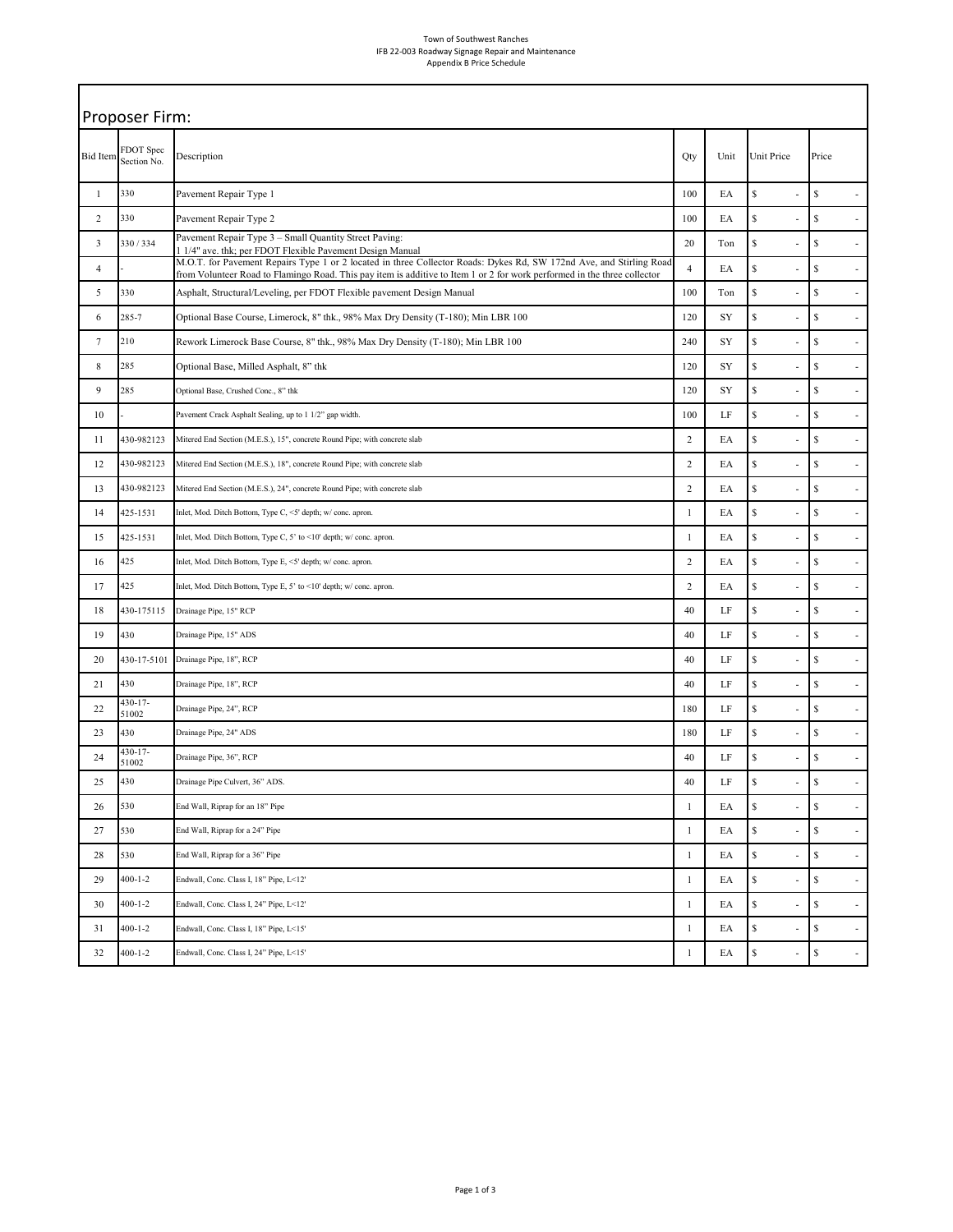## Town of Southwest Ranches IFB 22-003 Roadway Signage Repair and Maintenance Appendix B Price Schedule

| Proposer Firm:  |                          |                                                                                      |                |                        |                    |                                                                                                   |  |
|-----------------|--------------------------|--------------------------------------------------------------------------------------|----------------|------------------------|--------------------|---------------------------------------------------------------------------------------------------|--|
| <b>Bid Item</b> | FDOT Spec<br>Section No. | Description                                                                          | Qty            | Unit                   | Unit Price         | Price                                                                                             |  |
| 33              | 536<br>Index 400         | Alternate: Guardrails Construction, Standard Steel W-Beam, Steel Post, timber block. | 75             | LF                     | $\mathbb{S}$<br>L, | $\mathbb{S}$                                                                                      |  |
| 34              | 536                      | Guardrails Shop Bent, per panel                                                      | $\sqrt{2}$     | Panel                  | $\mathbb{S}$       | $\mathbb{S}$<br>ä,                                                                                |  |
| 35              | 536<br>Index 400         | Guardrails End: Anchor Rod Assembly                                                  | $\overline{4}$ | EA                     | \$                 | $\mathbb{S}$<br>$\overline{a}$                                                                    |  |
| 36              | 536<br>Index 400         | Guardrail End Treatment, Rounded,                                                    | $\overline{4}$ | EA                     | $\mathbb{S}$       | $\mathbb{S}% _{t}\left( t\right) \equiv\mathbb{S}_{t}\left( t\right)$<br>ä,                       |  |
| 37              | $104 - 11$               | Floating Turbidity Barrier, Index 103                                                | 200            | $\rm LF$               | \$                 | \$<br>$\overline{\phantom{a}}$                                                                    |  |
| 38              | 104-12                   | BMP's, Silt Curtain                                                                  | 1000           | LF                     | \$                 | $\mathbb{S}$<br>ä,                                                                                |  |
| 39              | 162                      | Fill (Organic, Preparation for Grass Placement)                                      | 50             | CY                     | $\mathbb{S}$       | $\mathbb{S}$<br>$\overline{\phantom{a}}$                                                          |  |
| 40              | 120-3                    | Swale Grading                                                                        | 400            | CY                     | $\mathbb{S}$       | \$<br>ä,                                                                                          |  |
| 41              | 981-3                    | Grass Sod, Bahia                                                                     | 2000           | SY                     | $\mathbb{S}$       | $\mathbb{S}$<br>$\blacksquare$                                                                    |  |
| 42              | 981-3                    | Grass Sod, Floratam                                                                  | 1000           | SY                     | \$                 | \$<br>$\overline{\phantom{a}}$                                                                    |  |
| 43              | 107                      | Litter Removal & Disposal; One service worker; 2 Hours Min.                          | 50             | HR                     | \$                 | $\mathbb{S}$<br>÷,                                                                                |  |
| 44              |                          | Sand Application to a Spill Area; One service worker; 2 Hrs. Min.                    | 5              | HR                     | $\mathbb{S}$       | $\mathbb{S}$<br>÷,                                                                                |  |
| 45              |                          | <b>Bollards for Fire Well</b>                                                        | 10             | EA                     | \$<br>٠            | \$<br>$\overline{\phantom{a}}$                                                                    |  |
| 46              |                          | Sidewalk; concrete; 4 inches thick                                                   | 30             | SY                     | \$                 | $\mathbb{S}% _{t}\left( t\right) \equiv\mathbb{S}_{t}\left( t\right)$<br>J.                       |  |
| 47              |                          | Truncated Dome Panel, 24"x36", yellow, meeting ADA.                                  | $\overline{4}$ | EA                     | $\mathbb{S}$       | $\mathbb{S}$<br>$\overline{\phantom{a}}$                                                          |  |
| 48              |                          | Non-Standard Work Hour Factor (Percent additive to Unit Price)                       |                |                        | 0%                 |                                                                                                   |  |
| 49              |                          | Roadway: Commercial Material for Temporary Driveway Maintenance                      | 300            | CY                     | $\mathbb{S}$<br>÷  | $\mathbb{S}% _{t}\left( t\right) \equiv\mathbb{S}_{t}\left( t\right)$<br>$\overline{\phantom{a}}$ |  |
| 50              |                          | Roadway: Inlet Protection                                                            | 200            | EA                     | \$                 | \$<br>$\overline{\phantom{a}}$                                                                    |  |
| 51              |                          | Roadway: Litter Removal and Disposal                                                 | 20             | $\mathbf{A}\mathbf{C}$ | $\mathbb{S}$       | $\mathbb{S}$<br>$\overline{a}$                                                                    |  |
| 52              |                          | Roadway: Adjust Valve Box                                                            | 50             | EA                     | $\mathbb{S}$       | $\mathbb{S}$<br>$\overline{\phantom{a}}$                                                          |  |
| 53              |                          | Roadway: Modify Existing Drainage Structure                                          | 20             | EA                     | \$                 | \$<br>$\overline{\phantom{a}}$                                                                    |  |
| 54              |                          | Roadway: Manholes and Inlet Cleaning and /or sealing, < OR = 10 Feet                 | 20             | ЕA                     | $\mathbb{S}$       | $\mathbb{S}$<br>L,                                                                                |  |
| 55              |                          | Roadway: Manholes and Inlet Cleaning and /or sealing, > 10 Feet                      | 10             | EA                     | $\mathbb{S}$       | $\mathbb{S}$<br>$\overline{\phantom{a}}$                                                          |  |
| 56              |                          | Roadway: Replace Grate or Manhole Lid                                                | 5              | EA                     | \$                 | $\mathbb{S}$<br>÷,                                                                                |  |
| 57              |                          | Roadway: Pipe Filling and Plugging - Place Out of Service                            | 300            | <b>CY</b>              | \$                 | \$                                                                                                |  |
| 58              |                          | Roadway: Desilting Concrete Box Culvert                                              | 500            | CY                     | \$                 | $\mathbb{S}$<br>$\overline{\phantom{a}}$                                                          |  |
| 59              |                          | Roadway: Pipe Liner, Optional Material, 0-24" Pipe                                   | 1000           | $\rm LF$               | $\mathbb{S}$       | $\mathbb{S}$<br>$\overline{\phantom{a}}$                                                          |  |
| 60              |                          | Roadway: Pipe Liner, Optional Material, 25-36" Pipe                                  | 1000           | $\rm LF$               | $\mathbb{S}$       | $\mathbb{S}$<br>÷,                                                                                |  |
| 61              |                          | Roadway: Storm Sewer Inspection (Video Camera), 0 -24" Pipe                          | 1000           | $\rm LF$               | $\mathbb{S}$<br>÷  | $\mathbb{S}$<br>$\overline{\phantom{a}}$                                                          |  |
| 62              |                          | Roadway: Storm Sewer Inspection (Video Camera) 25-36" Pipe                           | 1000           | LF                     | $\mathbb{S}$       | $\mathbb{S}$<br>$\blacksquare$                                                                    |  |
| 63              |                          | Roadway: Rip-Rap Sand-Cement                                                         | 50             | CY                     | \$                 | $\mathbb{S}$<br>$\overline{\phantom{a}}$                                                          |  |
| 64              |                          | Roadway: Rip-Rap Rubble, Ditch Lining                                                | 100            | <b>TON</b>             | $\mathbb{S}$       | $\mathbb{S}$<br>$\overline{\phantom{a}}$                                                          |  |